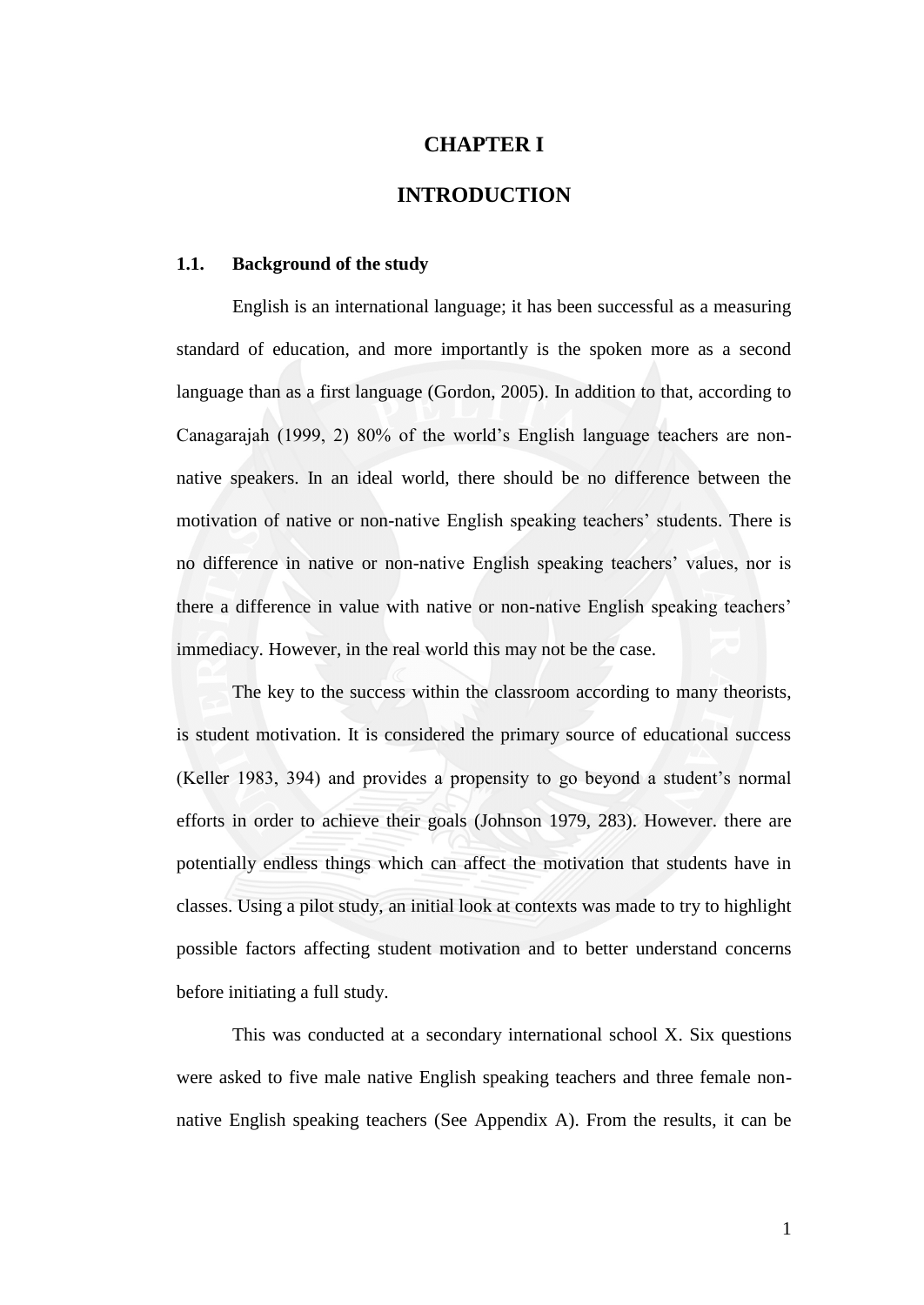seen that both native and non-native English speaking teachers are fully aware that there are differences in the way they approach English as the subject they teacher to foreign language students, but also that they are treated differently based on their own nationality or race. Non-native English speaking teachers reported they are often stricter with their students because they know of the high requirements needed to pass TOEFL and IELTS tests. These high requirements, set by native English-speaking administrators, put additional pressure on the educational standards of non-native English speaking countries. This causes them to form the opinion that their students do not have the privilege to take the subject of English lightly, in order to motivate them to reach their goals. On the other hand, native English-speaking teachers have differing opinions relating to the teaching of English as a Second Language. They believe that students progress better in a natural environment. While grammar and knowing how to use formal words are important, having the courage to use English publicly for communication is more important. The results from the pilot study show that there are problems that need to be explored, and further investigation is needed to find out these factors. Particularly, there was a difference noted in the perceptions that teachers had of themselves, as well as their attitudes and behaviour towards their students.

The first of these factors can be described as the teacher's self-efficacy. In his journal 'Perceived self-efficacy in cognitive development and functioning' (1993, 128), Bandura wrote that teachers who see themselves as efficacious are willing to give students more time and effort in supporting their learning needs in order to achieve their goals and strengthen motivation naturally. Nevertheless,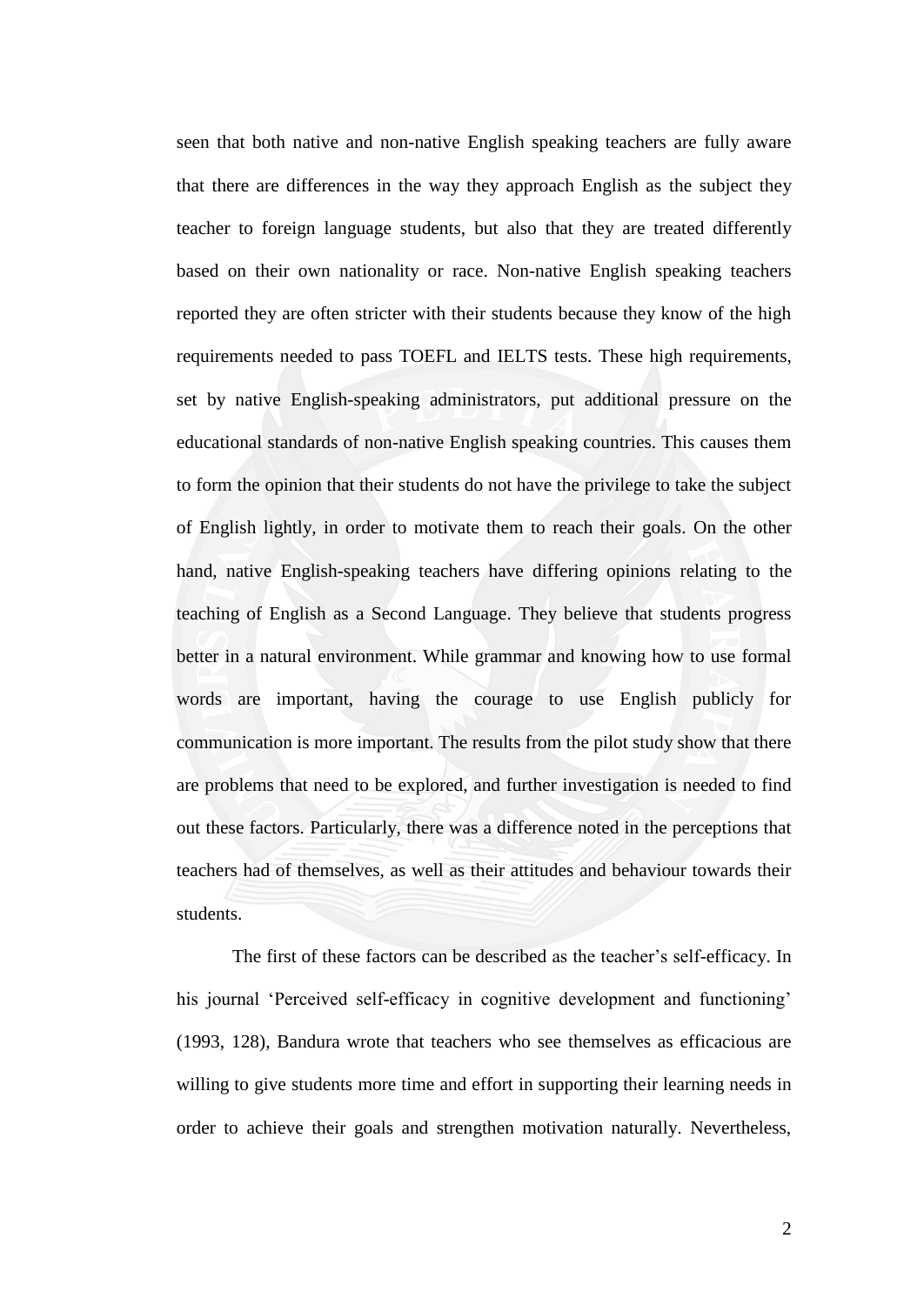these beliefs are not always on a steady level (Adams 1982), and through experience their belief might change (Housego 1991, 3). According to Dembo and Gibson (1985, 178), teachers with a high level of efficacy are more academic and people-orientated, and those with a high sense of efficacy in their own personal achievements additionally want their students to achieve further, feel more accountable towards their students' learning, have strategies for achieving goals, have a positive attitude towards teaching and have a strong belief they are capable of influencing students' learning (Ashton & Webb 1986, 4). This shows a link between the way a teacher behaves, and their students' motivation to learn.

The second factor noted from the pilot study can be described by teacher immediacy behaviours. There was a stark difference noted between the native and non-native teachers in terms of how they communicated and interacted with their students, with native speakers preferring an informal environment, and nonnatives preferring a stricter classroom. According to Albert (1971) immediacy is a concept that social psychologists use to clarify elements of communication; verbal and non-verbal behaviours that happen throughout interactions. The immediacy principle as defined by Mehrabian (1971) is as follows:

*―People are drawn toward persons and things they like, evaluate highly, and prefer; and they avoid or move away from things they dislike, evaluate negatively, or do not prefer.*" (*p.1*)

Much research has been conducted over many decades to improve learning outcomes. Naturally, delivering knowledge will always be the main concern of many educational studies. Teacher immediacy is a variable that may have a very tight link to learning outcomes, as when students 'like' their teachers,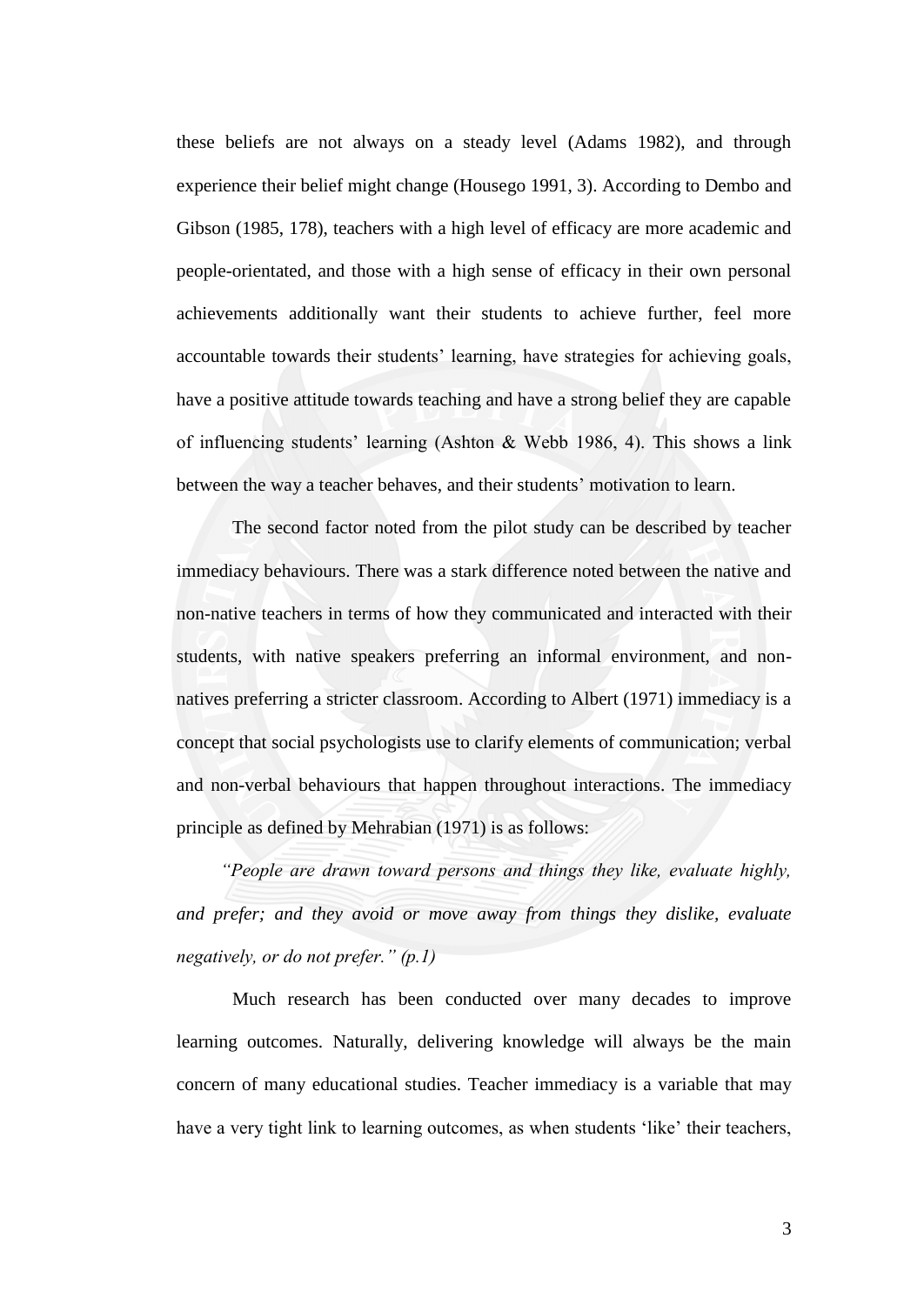they are likely to have greater motivation to respond to them in classroom environments.

From this initial look into the contexts and issues, a more complete research project can now be made.

### **1.2. Statement of the Problem**

Based on the background of the issues mentioned above, we can identify some of the issues that will be raised as follows: firstly, there are differences in how English teachers perceived themselves. Secondly, is that all the English teachers, whether they are native or non-native, considered student motivation to be highly important. Thirdly, even though they seem to think student motivation is highly important in learning English, they have different opinions in how they perceive themselves and how they interact with them, and how this correlates to their students' motivation, which leads to the fourth point, that they all aware that even though they carry the same responsibility as English teachers, they receive different treatment in how they are judged on their ability, salary and recognition which they get from institutions, parents and students.

# **1.3. Scope of the Study**

In this research, the scope of analysis is limited to comparing native English speaking and non-native English speaking teachers' self-efficacy, immediacy and their students' motivation in 'X' secondary international school.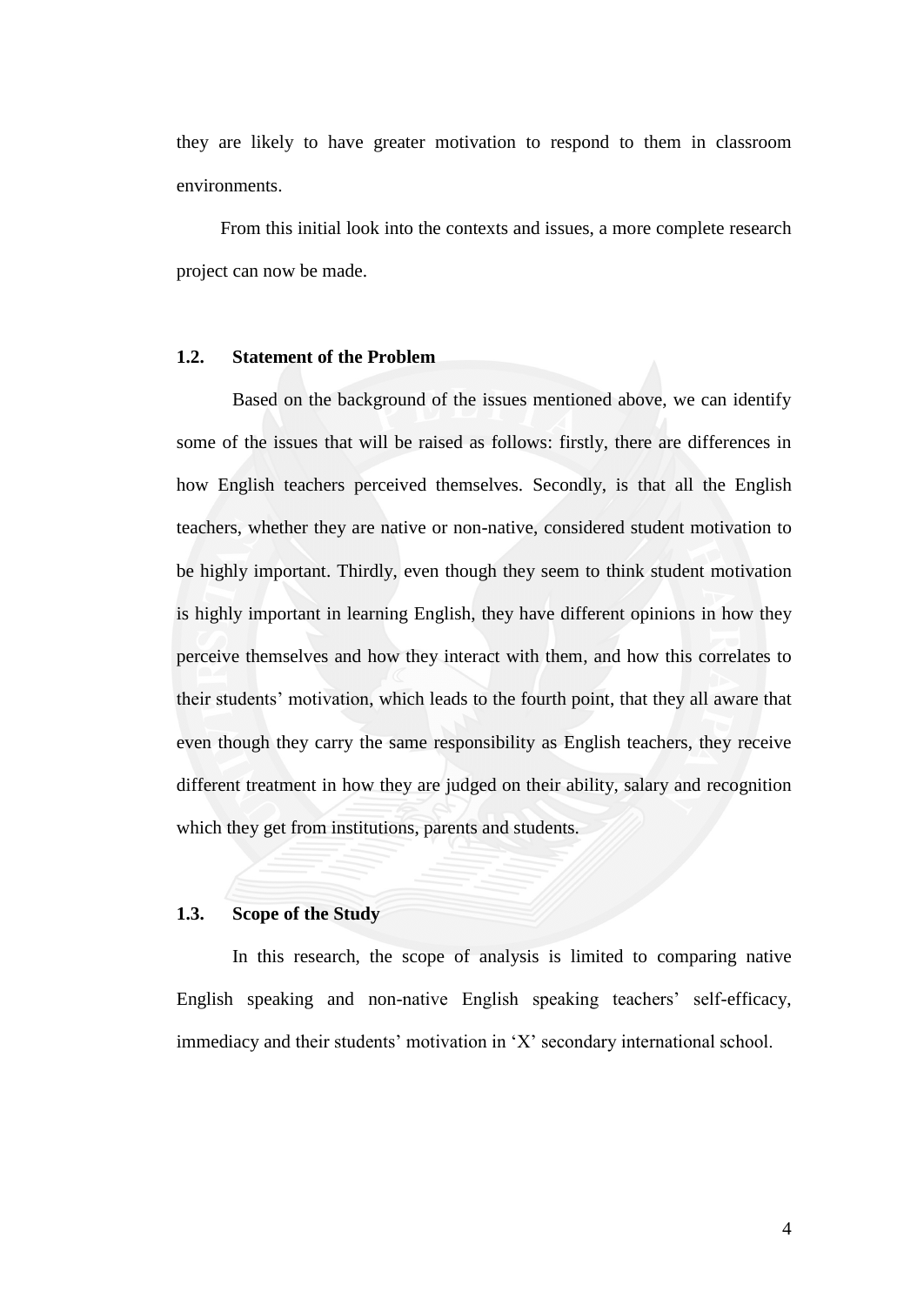### **1.4. Research Questions**

The core problem of this research study is ascertaining the efficacy level of teachers of English as a Second Language using Bandura's index of teacher self-efficacy, measuring teachers' immediacy and measuring their students' levels of motivation. Below are the problems that are planned for investigation:

- 1) Is there a difference between NEST and non-NEST self-efficacy?
- 2) Is there a difference between how their students' perspective on NEST and non-NEST immediacy?
- 3) Is there a difference between NEST and non-NEST students' motivation?

### **1.5. Purpose of the Study**

The purpose of this research study is to examine the different levels between non-NEST and NEST self-efficacy beliefs, teachers' immediacy, and their students' motivation to learn English as a Foreign Language.

### **1.6. Significance of the Study**

The primary focus of this research study is to assist all interested and relevant parties in the hope of helping and supporting teachers for delivering the subject. Subsequently, students and teachers will be more fully prepared to face the challenges a globalized world can present to them, and be able to face these with adequate skills to tackle them. The advantage of this study for the school itself is that it is expected to create an environment that is conducive for a school, so as to prevent the occurrence of inhibition of learning and teaching, especially in English subjects. It should also help to prevent high teacher turnover due to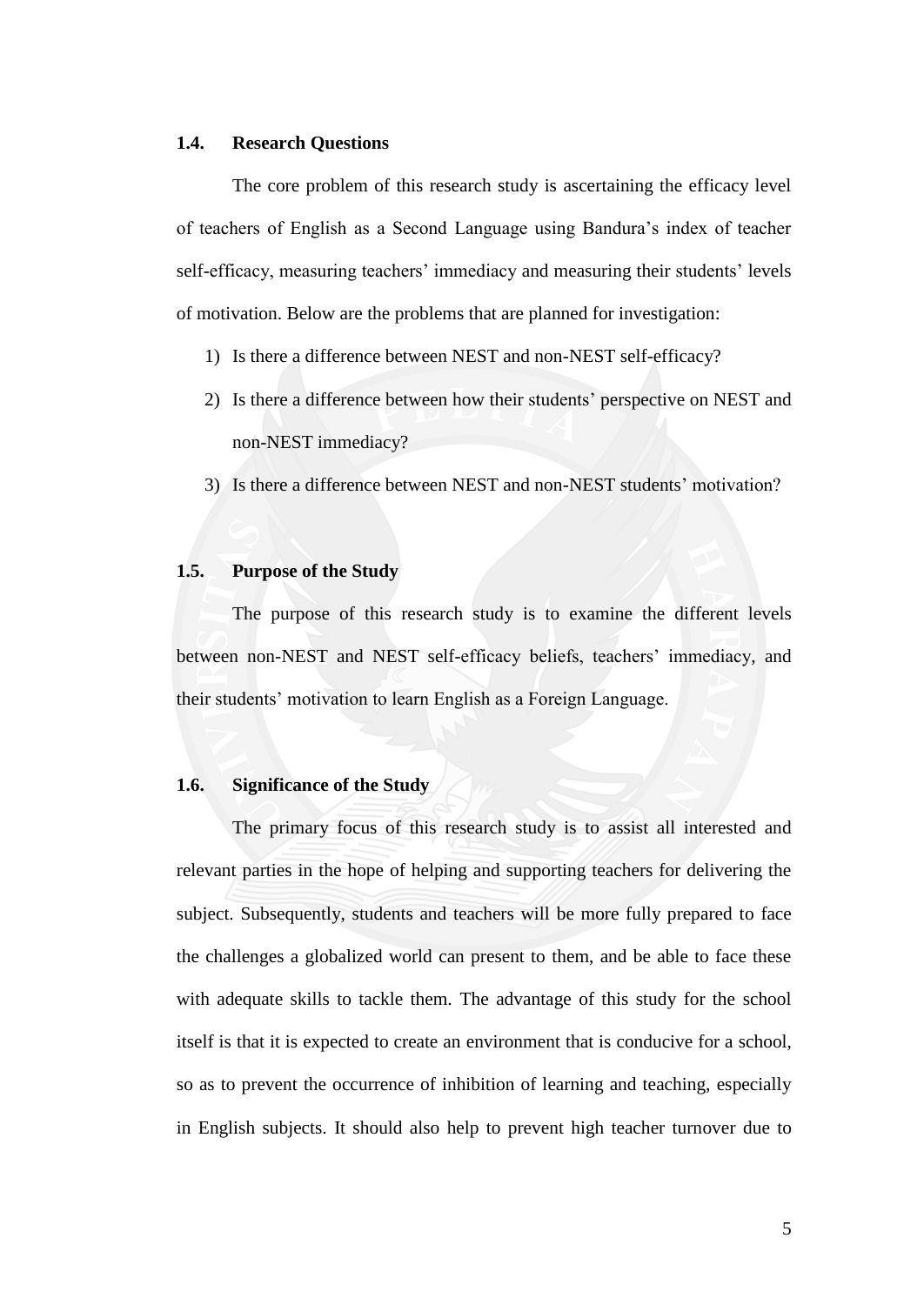feelings staff are not treated fairly, to prevent teacher burnout, and to improve parent dissatisfaction with the work of the school or teacher. It can also be felt by the community, because a conducive school environment creates an intelligent society that can examine both the shortcomings and the advantages of itself, so as to create a society that is wiser to address future phenomena or problems.

# **1.7. Definition of Terms**

#### a. NEST and non-NEST

NEST is an acronym for Native English-Speaking Teacher. From this term, comes non-NEST, which is sometimes written NNEST in the literature. According to Medgyes (1992), the terms were first used in the discussion of the dichotomy between both teacher types, particularly in the discriminatory status of non-NESTs by many theorists in this area of research. While both terms may appear self-explanatory, it is worth considering exactly what is meant by the term ‗Native Speaker'. Medgyes highlights the problems of this definition, noting that simply being from a traditionally thought of 'native English speaking' country, such as the UK or US, may not be enough. He points out that someone who has a parent from both a native and a non-native country may be said to fall into both categories, or neither. In addition, it is also problematic to say that someone speaks at a native level, as many examples exist of highly proficient users of English from non-native countries, as well as many incompetent users from native English-speaking countries. When the subject being taught is English, simply being born in a native English-speaking country may not be enough to denote capability in the language.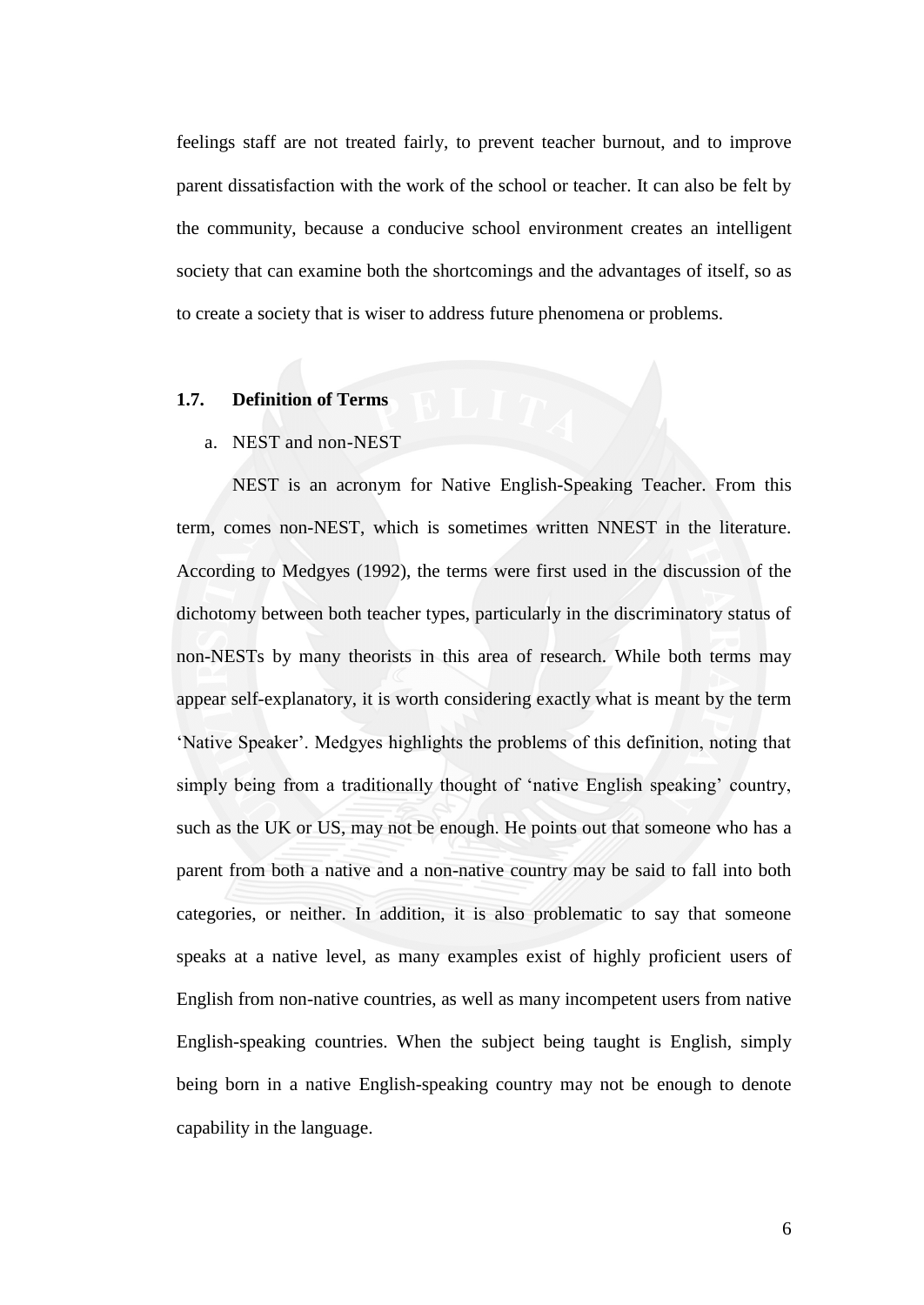# b. Teacher self-efficacy

Generally speaking, self-efficacy is a term developed by Bandura (1977) to talk about a person's belief in their ability to accomplish a particular task or achieve a particular result. Tschannen-Moran and Hoy (2001) specify that teacher self-efficacy is the confidence that a teacher has in their capability of attaining preferred levels of student involvement and achievement within their classes. The expectation is that a teacher who has high levels of teacher self-efficacy will find it easier to achieve such results as they desire precisely because they have a greater belief that they can.

c. Teacher immediacy

Christophel defines immediacy as "the degree of perceived physical and/or psychological closeness between people" (1990, 325). Thus, teacher immediacy refers to the closeness between instructors and their students. There are a range of behaviours that are used to indicate immediacy, which can be broken down into verbal and non-verbal. Teacher immediacy theories focus on the impact that this closeness or distance can have on student achievement and engagement.

d. Student motivation

Student motivation refers to the desire that a student has to engage in their classes. It can relate to their desire to learn, to achieve or to participate in any of the tasks that exist within the classroom, specifically those set by their teacher.

#### **1.8. Thesis Overview**

This thesis is divided into five outlined chapters. The first chapter is the introduction chapter, which covers background issues that lead into the research.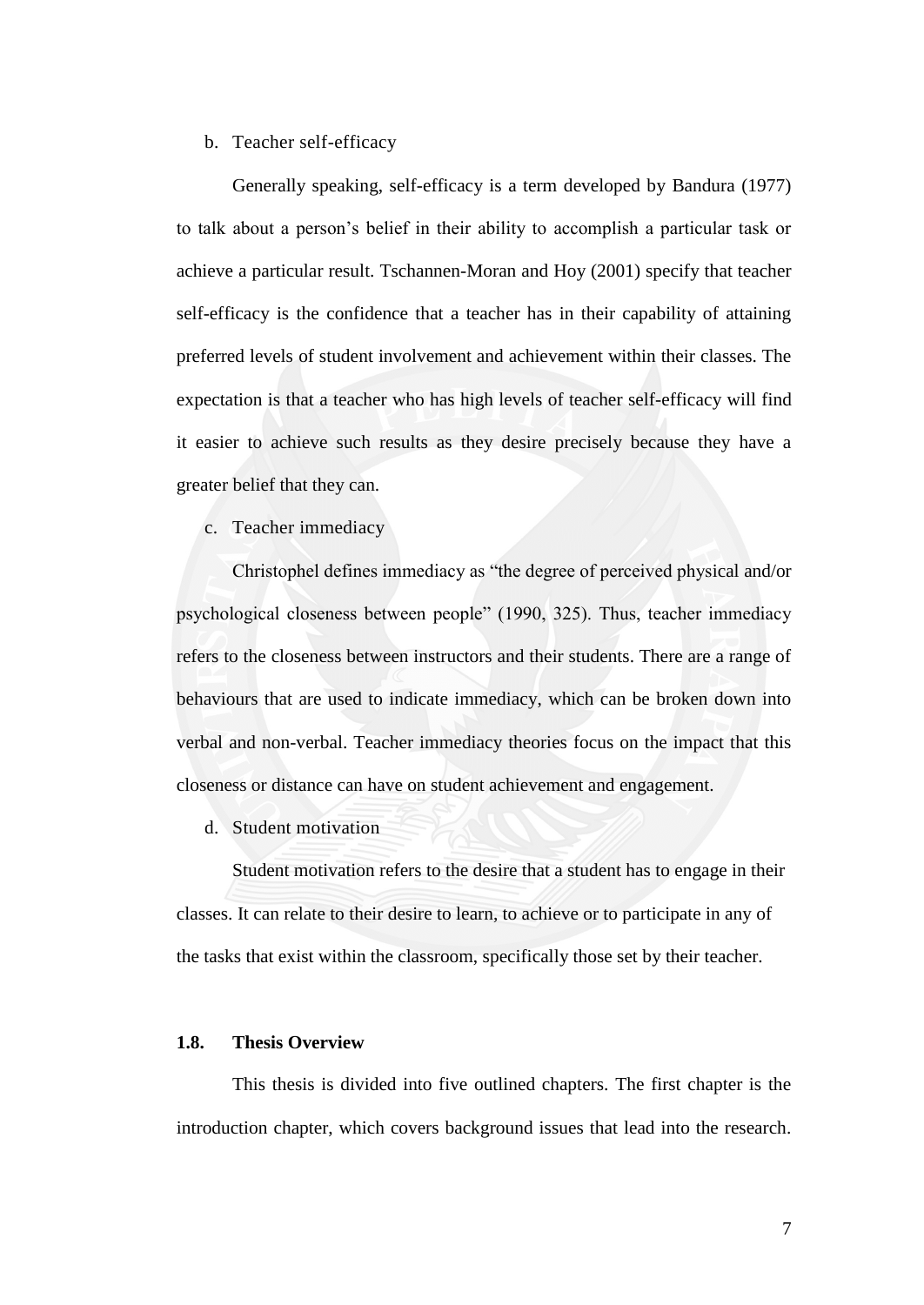It also discusses English as a subject in school and how it has become the educational standard around the world. It talks about differences between NESTs and non-NESTs. Background issues are compared to the actual problems for English as a Foreign Language students in the context's school. Research questions are formed and research purposes are discussed as well as a consideration of whom this research benefits. Finally, there is a discussion of how this research was written systematically, in order to guide the connection between chapters.

The second chapter is the theoretical basis chapter. Each variable is explained thoroughly from previous theorists and researchers. There is relevant research that supports the main theoretical description and the theoretical framework composition, which relates previously noted theories to identified important issues through a conceptual model. The chapter ends the determination of research's hypotheses.

Chapter three covers research and methodology. In this chapter, the most appropriate techniques and instruments for data collection are discussed and the validity and reliability of research instruments are proven. Finally, there is a discussion of how the research analyses data and statistical hypothesis explanations are given.

The fourth chapter is the results of data collection and a discussion to clarify data analysis, including their origin, the values of teacher efficacy, immediacy and student motivation, a comparison between NEST and non-NEST, the statistical hypothesis test results and conclusions as to whether to accept or